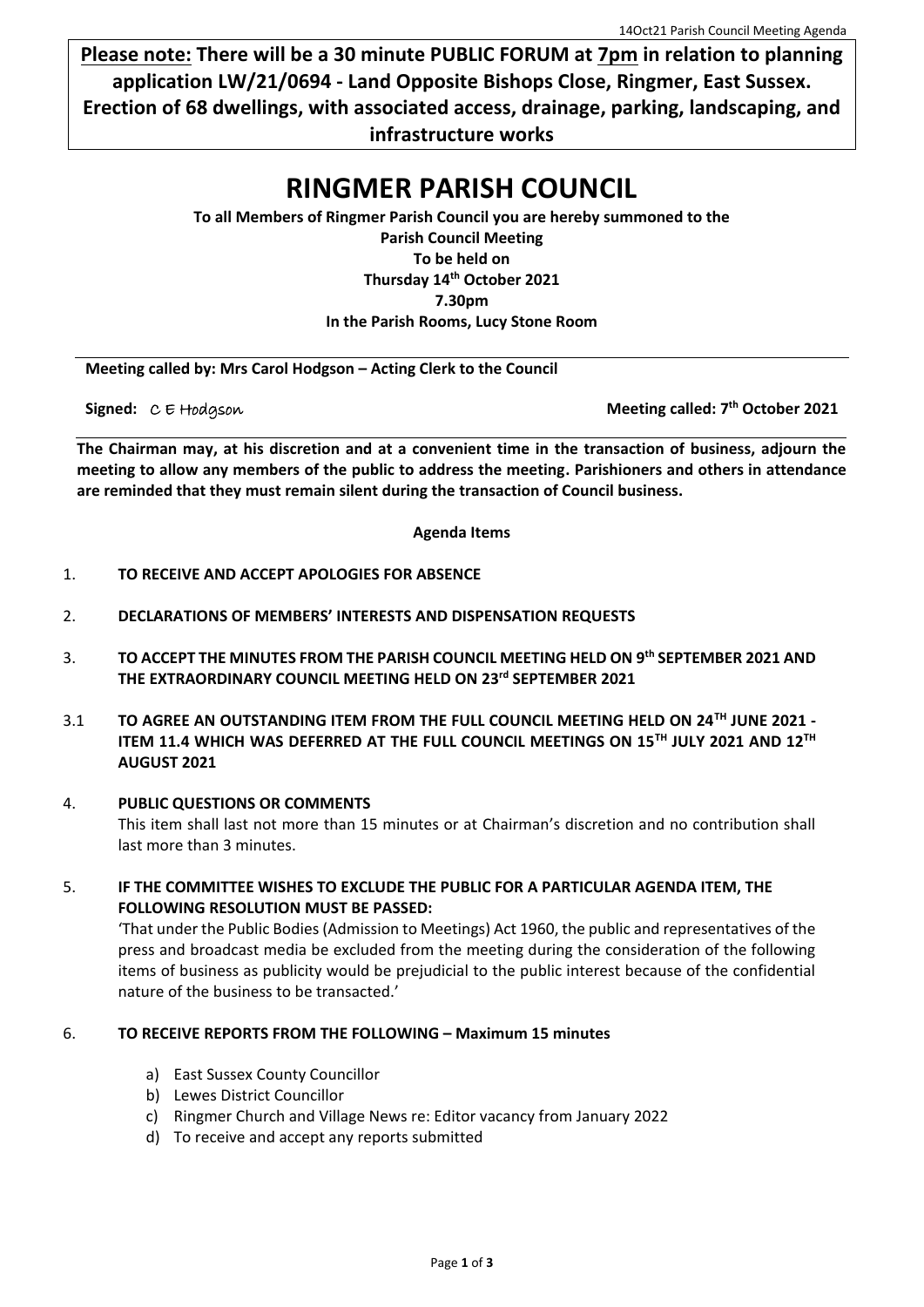**JK**

**JK JK**

### 7. **PLANNING MATTERS**

# 7.1 **TO CONSIDER RESPONSES TO PLANNING APPLICATIONS**

- a) [LW/21/0694](https://planningpa.lewes.gov.uk/online-applications/applicationDetails.do?activeTab=summary&keyVal=QYCM8NJDMZN00) Land Opposite Bishops Close Ringmer East Sussex Erection of 68 dwellings, with associated access, drainage, parking, landscaping, and infrastructure works
- b) [LW/21/0667](https://planningpa.lewes.gov.uk/online-applications/applicationDetails.do?activeTab=summary&keyVal=QXXTT1JDMV700) Land East of The Orchards Uckfield Road Ringmer East Sussex BN8 5RX Outline application for 8 dwellings concerning access only
- c) [LW/21/0733](https://planningpa.lewes.gov.uk/online-applications/applicationDetails.do?activeTab=summary&keyVal=QZGZV5JDFKE00) 5 Broyle Paddock Ringmer East Sussex BN8 5NT Loft conversion including east and west facing side dormers
- d) [LW/21/0757](https://planningpa.lewes.gov.uk/online-applications/applicationDetails.do?activeTab=summary&keyVal=R06RMNJDFRO00) Pear Trees Rushey Green Ringmer East Sussex BN8 5JB single storey rear extension
- e) [LW/21/0477](https://planningpa.lewes.gov.uk/online-applications/applicationDetails.do?activeTab=summary&keyVal=QUQGXJJDLY100) 22 Delves Close Ringmer East Sussex BN8 5JW Extension to existing porch

#### 7.2 **TO RECEIVE AN UPDATE ON ACQUIRING THE LAND AT BROYLE GATE FARM COVERED BY RINGMER NEIGHBOURHOOD PLAN POLICY 7.4 CLK**

# 7.3 **TO CONSIDER A RESPONSE TO LEWES DC'S INVITATION TO PROVIDE FACTUAL INFORMATION ON ADDITIONAL SITES FOR CONSIDERATION IN THE LEWES DISTRICT LAND AVAILIBILTY ASSESSMENT** Potential new sites:

65RG – Land at 4 Half Mile Drove – 1ha in size - dwelling yield of 25.

66RG – Land at Ham Farm, Ham Lane – 20ha in size - dwelling yield of 250.

59RG – Land to the East of Mutley Hall – 0.5ha in size - dwelling yield of 6. Land North of Ham Lane, Ringmer. (Not on the original consultation map)

This is item is to be considered in accordance with Neighbourhood Plan Policy 7.2

## 8. **FINANCE MATTERS**

| 8.1 | To receive a Cost Centre report<br>a)                                                           | <b>CLK</b> |
|-----|-------------------------------------------------------------------------------------------------|------------|
|     | To receive Bank Reconciliation(s)<br>b)                                                         |            |
|     | To approve payments<br>C)                                                                       |            |
|     | To receive any quotations<br>d)                                                                 |            |
|     | To receive the external audit report for the year ended 31-Mar-21 by PKF Littlejohn<br>e)       |            |
| 8.2 | To receive Grant applications / Donation requests                                               |            |
|     | a) Victim Support (Sussex) - £200 or as appropriate                                             | <b>CLK</b> |
|     | Foundry Healthcare - £500<br>b)                                                                 |            |
|     | Request received $1^{st}$ June 2021 – decision deferred pending further information             |            |
| 8.3 | To receive an update on amending bank signatories                                               | <b>CLK</b> |
| 8.4 | To receive an update on obtaining quotes for Parish Council's Office signage                    | GM/        |
| 8.5 | To consider any other financial matters which cannot be held over until the next meeting        | <b>MC</b>  |
| 9.  | TO RECEIVE AN UPDATE ON USING THE LUCY STONE BEQUEST TO ENHANCE THE SHOPPING<br><b>PRECINCT</b> | <b>GM</b>  |
| 10. | TO REVIEW THE MEETING SCHEDULE FOR 2021/22 FOR ALL COMMITTEES                                   |            |
| 11  | REDORTS CORRESDONDENCE QUESTIONS AND EUTURE AGENDA ITEMS                                        |            |

- 11. **REPORTS, CORRESPONDENCE, QUESTIONS AND FUTURE AGENDA ITEMS** 
	- a) To receive any items for noting from the CPRE AGM  $-25<sup>th</sup>$  September 2021
	- b) To receive the response to the 'Improvement of Bus Services' consultation  $-14<sup>th</sup>$  September c) To consider any correspondence received after this agenda has been published for noting
	- or action

# 12. **URGENT ITEMS AT THE CHAIRMAN'S DISCRETION REQUIRING DECISIONS WHICH CANNOT BE HELD OVER UNTIL THE NEXT MEETING**